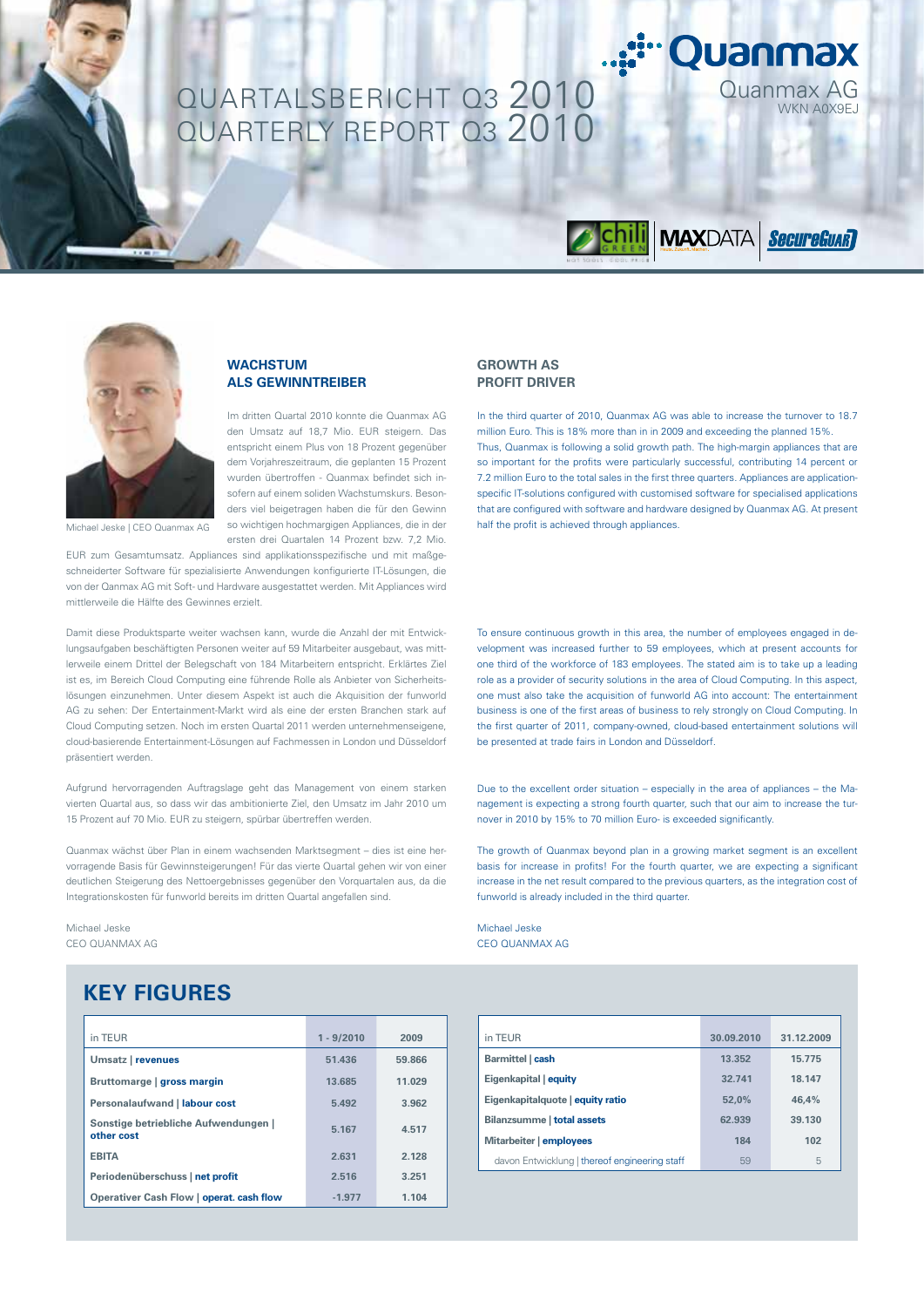#### **Profitables Wachstum in einem starken Marktumfeld**

Der Aufschwung ist nun auch in der spätzyklischen IT-Industrie angekommen - die Quanmax AG profitiert davon. Der Umsatz im dritten Quartal 2010 kletterte auf 18,7 Mio. EUR, während im ersten Halbjahr 2010 32,7 Mio. EUR umgesetzt wurden. Da Quanmax erstmals quartalsweise berichtet, kann kein entsprechender Vergleichswert angegeben werden. Gegenüber dem ersten Halbjahr 2010 entspricht die Umsatzsteigerung einem Wert von 15 Prozent, gegenüber dem Vorjahreszeitraum sogar 18 Prozent. Den Umsätzen entsprechend konnte auch die Gewinnsituation gesteigert werden: Nach neun Monaten lag das EBITA bei 2,6 Mio. EUR, wovon 1 Mio. EUR im dritten Quartal erzielt wurde - bereits mehr als im gesamten Geschäftsjahr 2009! Der Nettogewinn lag nach 9 Monaten bei 2,52 Mio. EUR, wobei die Integrationskosten für den Kauf der funworld AG dabei bereits berücksichtigt wurden.

#### **Profitable growth in a strong market environment**

The cyclical upswing has now hit the IT industry as well. Quanmax AG is profiting from it. The turnover in the third quarter of 2010 increased to 18.7 million Euro, whereas, the turnover in the first half of 2010 was 32.7 million Euro. As this is the first time Quanmax is reporting on a quarterly basis, no reference value can be specified. In comparison to the first half of 2010, the increase in turnover was 15%, and compared to 2009, the increase in turnover was 18%. The profit situation could also be enhanced according to the turnovers: After nine months, the EBITA was at 2.6 million Euro, out of which 1 million Euro was achieved in the third quarter – significantly more than the entire fiscal year of 2009! The net profit after nine months was 2.52 million Euro, whereby the integration cost for the acquisition of funworld AG was taken into account.



## **Bilanz der Stärke**

Zum 30. September 2010 betrug das Eigenkapital der Quanmax AG 32,7 Mio. EUR. Dies entspricht einer Eigenkapitalquote von 52 Prozent an der Bilanzsumme von 62,9 Mio. EUR. Die Vermögenslage hat sich damit weiter verbessert: Zum 1. Jänner lag das Eigenkapital bei einer Eigenkapitalquote von 46 Prozent noch bei 18,1 Mio. EUR.

Der Bestand an liquiden Mitteln lag zum 30. September 2010 bei 13,4 Mio. EUR gegenüber 15,8 Mio. EUR zum Jahresbeginn. Der Rückgang ist mit dem Erwerb der



funworld AG zu erklären, der 2,2 Mio. EUR Barmittel gekostet hat. Weiters musste für funworld Working Capital aufgebaut werden, wodurch der operative Cash Flow im dritten Quartal minus 2,2 Mio. EUR betrug. Die Integration von funworld verläuft nach Plan. Nach Abzug der Bankverbindlichkeiten ergibt sich damit ein Netto-Cash-Bestand von 4,8 Mio. EUR. Damit verfügt die Quanmax AG über ausreichende Reserven, um auch 2011 das Wachstum weiter voranzutreiben.

## **Chancen und Risiken**

Der Umbau zum Technologieunternehmen wurde im dritten Quartal wie geplant vorangetrieben. Als Folge stieg die Gross Marge vom ersten bis zum dritten Quartal 2010 neurlich auf einen Wert von nunmehr 26,6 Prozent gegenüber 18,4 Prozent im Geschäftsjahr 2009. Die höhere Bruttomarge soll mittelfristig auch zu höheren Netto-

#### **Balance of power**

As of 30th September 2010, the equity of Quanmax AG amounted to 32.7 million Euro. This represents an equity ratio of 52 percent of the balance sheet total of 62.9 million Euro. The financial situation has thus improved further: As of 1st January, equity was still 18.1 million Euro with an equity ratio of 46%.

pared to 15.8 million Euroat the beginning of the year. The decline was due to the **Barbestand | Cash (Mio. EUR)**

As of 30th September 2010, the stock of liquid assets was 13.4 million Euroas com-



acquisition of funworld AG that had cost 2.2 million Euro in cash. Besides, working capital had to be generated for funworld, as a result of which the operative cash flow became minus 2.2 million Euro in the third quarter. The integration of funworld goes according to plan. Thus, deductions made on liabilities to the bank, resulted in a net cash position of 4.8 million Euro. As a result, Quanmax has adequate reserves to continue its growth in 2011 also. Thus, deductions made on liabilities to the bank, resulted in a net cash position of 4.8 million Euro. As a result, Quanmax has adequate reserves to continue its growth in 2011 also.

#### **Opportunities and Risks**

The transition into a technology company has progressed as planned in the third quarter. As a result, the gross margin once again increased from the first to third quarter of 2010 to 26.6% as compared to 18.4% in fiscal year 2009. The higher gross margin should eventually lead to higher net margins in the medium term: Incoming orders in

**MAX**DATA **SecureGuar**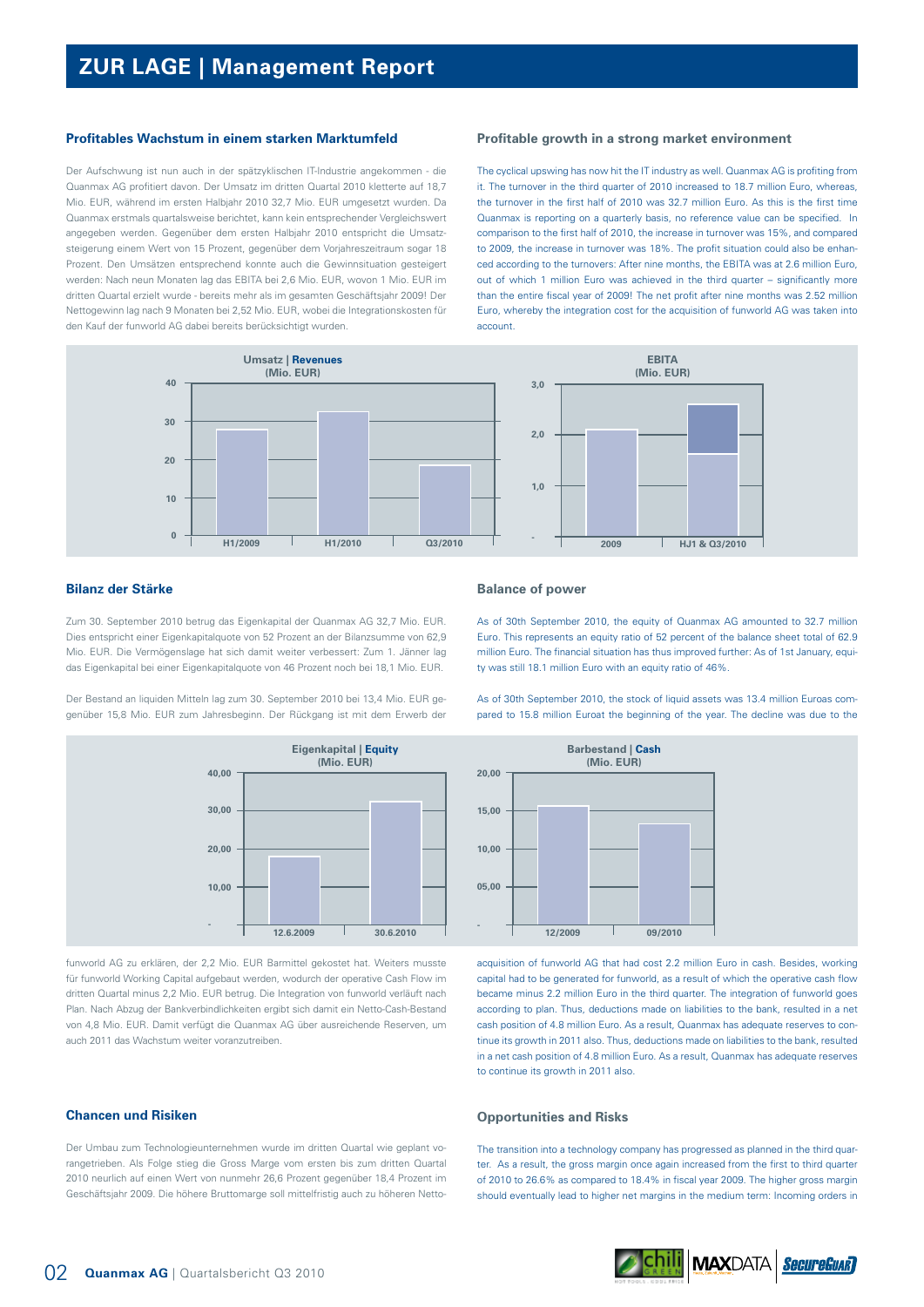# **ZUR LAGE | Management Report**

margen führen: Der Auftragseingang war im dritten Quartal besonders gut, so dass Quanmax auch mit einem starkem vierten Quartal rechnet. Risiken ergeben sich durch die gesteigerte Kostenstruktur im Engineering-Bereich, die zu Belastungen führen kann, falls die Ziele nicht erreicht werden würden. Zum 30. September waren 184 Mitarbeiter (davon 59 im Bereich Engineering) für Quanmax AG tätig, 153 (davon 45 im Engineering) waren es noch zu Beginn des Quartals.

Der USD-Wechselkurs stellt ein Risiko dar, da Quanmax viele Bestandteile der Produkte in US Dollar einkauft. Quanmax sichert derartige Geschäfte bestmöglich durch Kurssicherungsmaßnahmen ab.



the third quarter were particularly good, hence Quanmax expects a strong fourth quarter. Risks are posed by the increased cost structure in the engineering field, which can lead to stress if the targets would not met. As of 30th September, 184 employees (including 59 in the engineering division) were working for Quanmax AG, of which 153 (including 45 in engineering) were there at the beginning of the quarter.

The USD exchange rate poses a risk, as Quanmax buys many components of the products in USD. Quanmax ensures the best possible way for such transactions by currency hedging.



# **GEWINN- UND VERLUSTRECHNUNG | INCOME STATEMENT**

| Gewinn- und Verlustrechnung   Statement of income<br>vom 1.1.2010 bis 30.10.2010   from 1.1.2010 to 30.10.2010    | Q3/2010<br><b>TEUR</b> | $1 - 9/2010$<br><b>TEUR</b> | Q3/2009<br><b>TEUR</b> | 1-9/2009<br><b>TEUR</b> |
|-------------------------------------------------------------------------------------------------------------------|------------------------|-----------------------------|------------------------|-------------------------|
| Umsatzerlöse   Revenues                                                                                           | 18.743                 | 51.436                      | 15.915                 | 43.951                  |
| Übrige Erträge   Other income                                                                                     | 135                    | 431                         | $-147$                 | 329                     |
| Aufwendungen für Material und sonstige bezogene Leistungen   Cost of sales                                        | $-13.937$              | $-37.752$                   | $-13.371$              | $-35.648,50$            |
| Personalaufwand   Labour cost                                                                                     | $-1.858$               | $-5.492$                    | $-893$                 | $-3.069$                |
| Abschreibungen   Depreciation                                                                                     | $-144$                 | $-406$                      | $-303$                 | $-468$                  |
| Sonstige betrieblichen Aufwendungen   Other costs                                                                 | $-1.958$               | $-5.167$                    | $-1.680$               | $-2.837$                |
| Währungsverluste   Currency lasses                                                                                | 23                     | $-419$                      | 168,20                 | $-168,20$               |
| Ergebnis aus der betrieblichen Tätigkeit   Operat. Income financial income and taxes (EBITA)                      | 1.002                  | 2.631                       | $-310,30$              | 2.089,30                |
| Amortisation von Immat. aus Akquisition   Amortization of intang. by acquistitions                                | $-179$                 | $-537$                      | 122,70                 | $-122,70$               |
| Finanzerträge   Finance income                                                                                    | $-4$                   | 16                          | 41                     | 54                      |
| Finanzaufwendungen   Finance expense                                                                              | $-57$                  | $-213$                      | $-168,80$              | $-342,20$               |
| Finanzergebnis   Financial result                                                                                 | $-61$                  | $-197$                      | $-127,80$              | $-288,20$               |
| Ertragssteuern   Income taxes                                                                                     | 68                     | 617                         | 945,25                 | 942,75                  |
| Konzernergebnis   Net income                                                                                      | 832                    | 2.516                       | 629,85                 | 2.621,15                |
| Periodenergebnis zurechenbar<br>den Anteilsinhabern der Muttergesellschaft<br>thereof for shareholders of Quanmax | 611                    | 2.010                       | 629,85                 | 2.621,15                |
| Ergebnis je Aktie (verwässert = unverwässert)<br>earnings per share (diluted = non diluted)                       | 0.04 EUR               | 0.13 EUR                    | 0.06 EUR               | 0,24 EUR                |

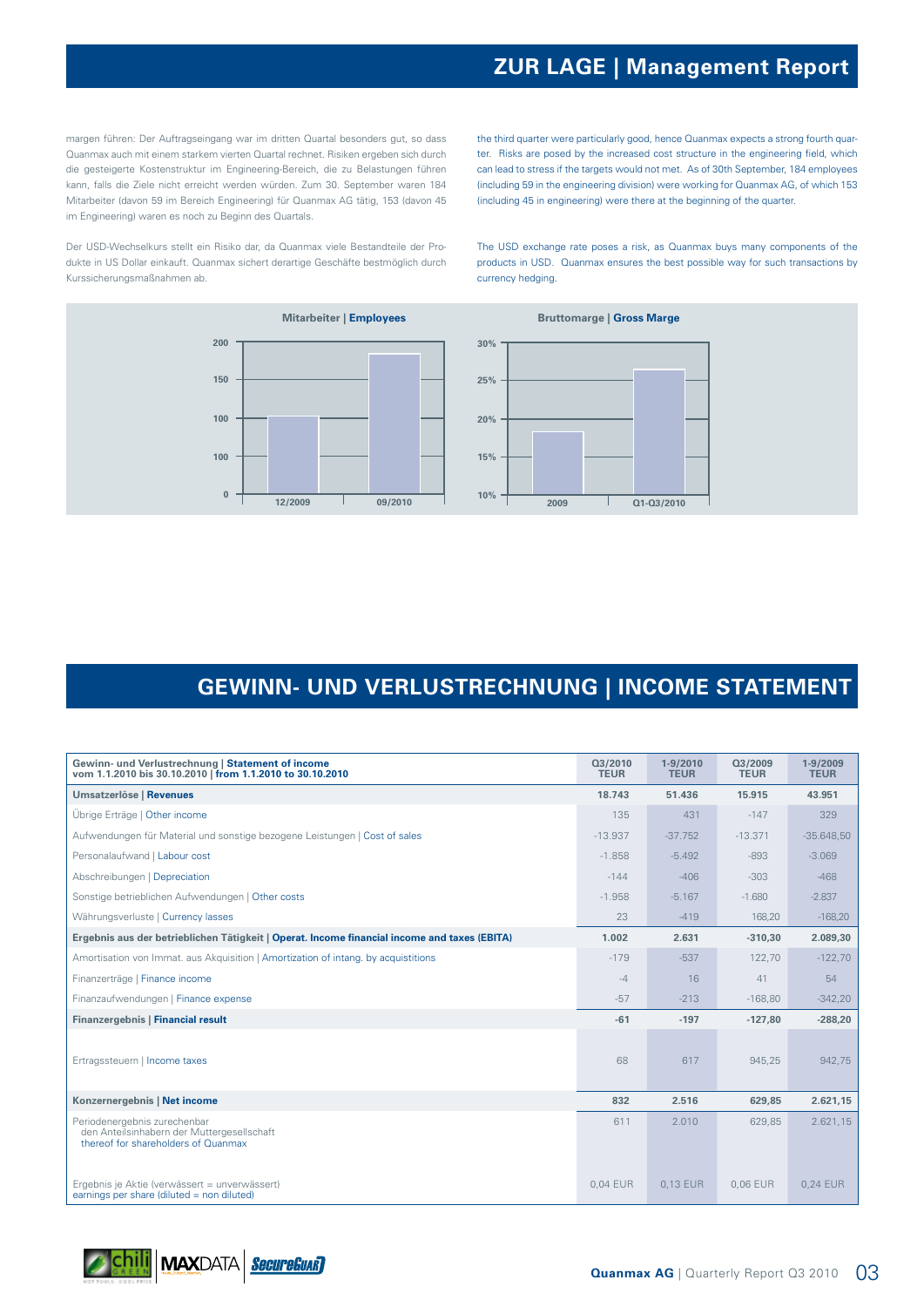# **BILANZ | BALANCE SHEET**



| <b>VERMÖGEN   Total net assets</b>                             | 30.09.2010<br><b>TEUR</b> | 31.12.2009<br><b>TEUR</b> |
|----------------------------------------------------------------|---------------------------|---------------------------|
|                                                                |                           |                           |
| Langfristige Vermögenswerte   Non-current assets               |                           |                           |
| Sachanlagen   Tangible assets                                  | 2.522                     | 2.213                     |
| Immaterielle Vermögenswerte   Intangible assets                | 20.711                    | 10.100                    |
| Finanzielle Vermögenswerte   Financial assets                  | 30                        | $\overline{0}$            |
| latente Steuern   Deferred income tax                          | 3.315                     | 1.682                     |
|                                                                | 26.578                    | 13.995                    |
| Kurzfristige Vermögenswerte   Current assets                   |                           |                           |
| Vorräte   Inventories                                          | 11.168                    | 5.445                     |
| Forderungen aus Lieferungen und Leistungen   Trade receivables | 10.064                    | 3.091                     |
| Sonstige Forderungen und Vermögenswerte / Other receivables    | 1.378                     | 824                       |
| Liquide Mittel   Cash                                          | 13.352                    | 15.775                    |
|                                                                | 36.362                    | 25.135                    |
| SUMME VERMÖGEN   Total assets                                  | 62.939                    | 39.130                    |

| <b>EIGENKAPITAL UND SCHULDEN   Equity and liabilities</b>                            | 30.09.2010<br><b>TEUR</b> | 31.12.2009<br><b>TEUR</b> |
|--------------------------------------------------------------------------------------|---------------------------|---------------------------|
|                                                                                      |                           |                           |
| Konzerneigenkapital   Equity                                                         |                           |                           |
| Gezeichnetes Kapital   Common stock                                                  | 22,200                    | 13.735                    |
| Kapitalrücklage   Additional paid in capital                                         | 8.943                     | 5.331                     |
| Gewinnrücklagen   Retained earnings                                                  | 1.597                     | $-919$                    |
|                                                                                      | 32.741                    | 18.147                    |
| Langfristige Schulden   Long-term liabilities                                        |                           |                           |
| Langfristige verzinsliche Verbindlichkeiten   Long-term interest bearing liabilities | 5.534                     | 3.000                     |
| Rückstellungen   Accruals                                                            | 521                       | 219                       |
| langfristige Steuerverbindlichkeiten   Non-current Tax liabilities                   | 849                       | $\circ$                   |
| langfristige Verbindlichkeiten VBU   Non-current liabilities affiliates              | 332                       | $\Omega$                  |
|                                                                                      | 7.236                     | 3.219                     |
| Kurzfristige Schulden   Short-term liabilities                                       |                           |                           |
| Verzinsliche Verbindlichkeiten   Interest bearing liabilites                         | 3.009                     | 3.524                     |
| Verbindlichkeiten aus Lieferungen und Leistungen<br>Trade payables                   | 10.677                    | 6.087                     |
| Rückstellungen   Accruals                                                            | 3.808                     | 1.970                     |
| Sonstige kurzfristige Verbindlichkeiten   Other payables                             | 5.482                     | 6.183                     |
| kurzfristige Steuersteuerverbindlichkeiten   Current Tax liabilities                 | 8                         | $\circ$                   |
|                                                                                      | 22.963                    | 17.764                    |
| Summe Eigenkapital und Schulden   Total equity & liabilities                         | 62.939                    | 39.130                    |

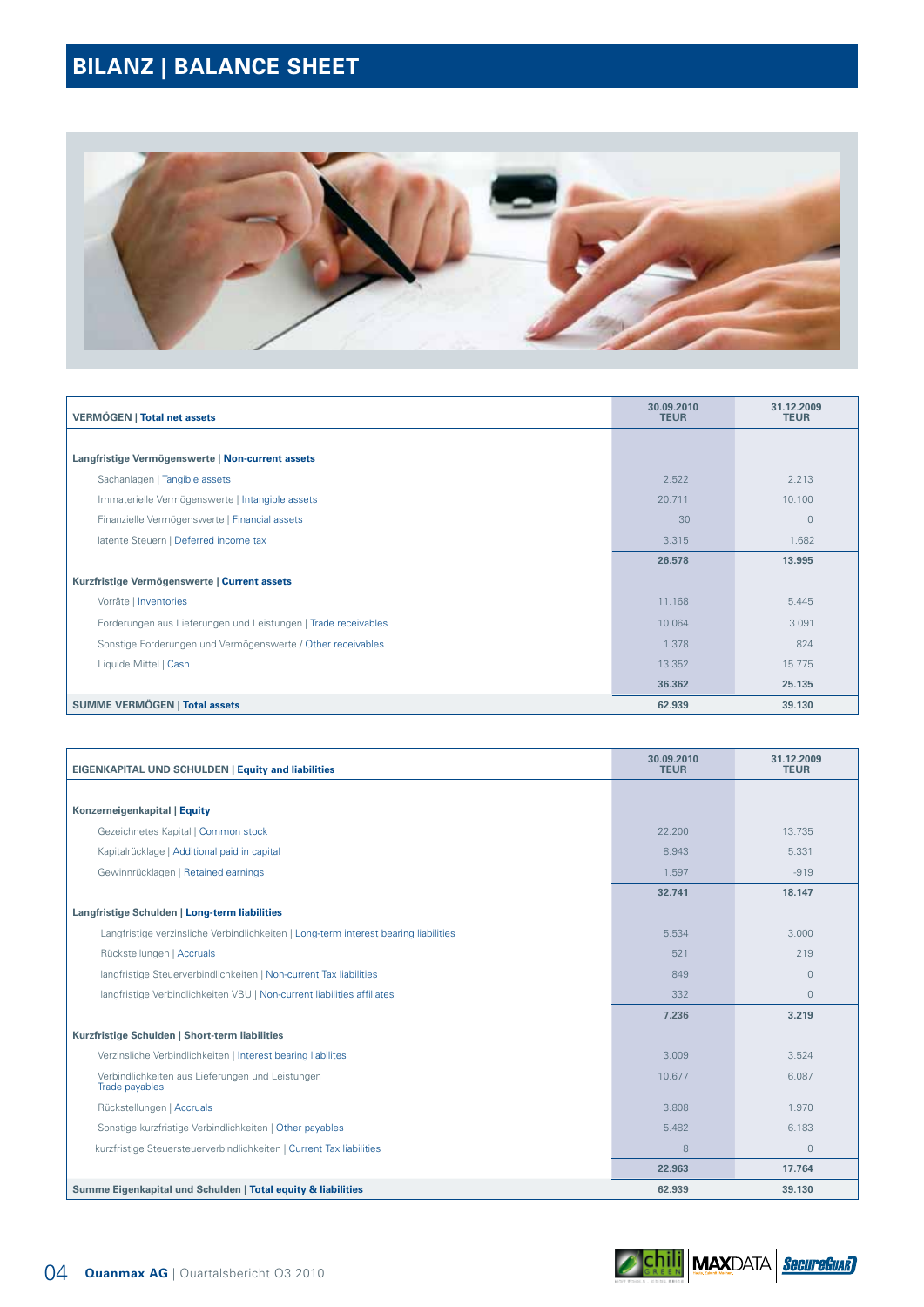# **KONZERNGELDFLUSSRECHNUNG | CONSOLIDATED CASH FLOW STATEMENT**

|                                                                                                     | Q3/2010<br>in TEUR | $1 - 9/2010$<br>in TEUR | Q3 2009<br>in TEUR | $1 - 9/2009$<br>in TEUR |
|-----------------------------------------------------------------------------------------------------|--------------------|-------------------------|--------------------|-------------------------|
| CASH FLOW AUS BETRIEBLICHER TÄTIGKEIT   operational cash flow                                       |                    |                         |                    |                         |
| Ergebnis der betrieblichen Tätigkeit   Operat. Income financial income and taxes                    | 1.003              | 2.631                   | $-310$             | 2.089                   |
| Nicht Cash-wirksame Abschreibungen   non cash-effective depreciation                                | 144                | 406                     | 303                | 468                     |
| Zunahme/Abnahme der Rückstellungen   change in accruals                                             | 1.281              | 1.940                   | $-1.618$           | $-4.241$                |
| Veränderung des Nettoumlaufvermögens   change in current assets                                     |                    |                         |                    |                         |
| Forderungen   accounts receivables                                                                  | $-3.812$           | $-7.373$                | 2.210              | 1.306                   |
| Vorräte   inventories                                                                               | $-2.908$           | $-5.723$                | 581                | 2.490                   |
| Verbindlichkeiten aus Lieferungen und Leistungen   trade payables                                   | 2.057              | 4.590                   | $-1.730$           |                         |
| Sonstige Veränderungen   other changes                                                              | 330                | 1.552                   | 1.331              | $-1.776$                |
| AUS DER BETRIEBLICHEN TÄTIGKEIT ERWIRTSCHAFTETE (EINGESETZTE) ZAHLUNGSMITTEL<br>operating cash flow | $-1.905$           | $-1.977$                | 767                | 337                     |
| CASH FLOW AUS DER INVESTITIONSTÄTIGKEIT   investing cash flow                                       |                    |                         |                    |                         |
| Erwerb/Verkauf von Unternehmen   acquisitions                                                       | $-2.220$           | $-9.131$                | 468                | 468                     |
| Erwerb/Verkauf von Sachanlagevermögen   purchase/disposal of fixed assets                           |                    | $-55$                   | $-257,50$          | $-436,50$               |
| FÜR INVESTITIONEN EINGESETZTE ZAHLUNGSMITTEL   investing cash flow                                  | $-2.220$           | $-9.186$                | 210,50             | 31,50                   |
| CASH FLOW AUS DER FINANZIERUNGSTÄTIGKEIT   cash flom from financing activieies                      |                    |                         |                    |                         |
| Einzahlungen/Auszahlungen aus Zinsen   paid interest                                                | $-61$              | $-197$                  | 80                 | $-80$                   |
| Kapitalerhöhung   proceeds from capital increase                                                    | $\circ$            | 5.163                   | 104,50             | 104,50                  |
| Änderung von Bankverbindlichkeiten   change in debt                                                 | $-1.608$           | 2.704                   | 1.720.50           | 1.279,50                |
| AUS DER FINANZIERUNGSTÄTIGKEIT ERZIELTE ZAHLUNGSMITTEL   cash flow from finance activies            | $-1.547$           | 7.730                   | 1.905              | 1.304                   |
| Veränderung der liquiden Mittel   change in liquid funds                                            | $-4.682$           | $-2.423$                | 2.882              | 1.673                   |

# **EIGENKAPITALENTWICKLUNG | STATEMENT OF CHANGES IN EQUITY**

|                                                             | Gezeichnetes<br>Kapital   | Kapitalrücklagen     | Gewinn-<br>rücklagen | Gesamt         |
|-------------------------------------------------------------|---------------------------|----------------------|----------------------|----------------|
| <b>Entwicklung des Eigenkapitals</b><br>shareholders equity | <b>Registered capital</b> | add. Paid in capital | retained earnings    | <b>Total</b>   |
|                                                             | <b>TEUR</b>               | <b>TEUR</b>          | <b>TEUR</b>          | <b>TEUR</b>    |
| Stand 1.1.2009 (angepasst)   Balance at 1.1.2009 (adj.)     | 10.900                    | 33.076               | $-37.284$            | 6.692          |
| Konzerngesamtperiodenerfolg   group earnings                | $\Omega$                  | $\Omega$             | 3.251                | 3.251          |
| Auflösung Kapitalrücklagen   resolve of APIC                | $\Omega$                  | $-25.063$            | 25.063               | $\overline{0}$ |
| Umgliederung Kapitalrücklagen   reclassification of APIC    | $\overline{0}$            | $-8.013$             | 8.013                | $\Omega$       |
| sonstige Anpassungen   adjustments                          | $\Omega$                  | $\Omega$             | 38                   | 38             |
| Kapitalherabsetzung   capital reduction                     | $-5.450$                  | 5.450                | $\Omega$             | $\Omega$       |
| Kapitalerhöhung   capital increase                          | 8.285                     | $\overline{0}$       | $\mathbf{0}$         | 8.285          |
| Transaktionskosten   transaction costs                      | $\Omega$                  | $-119$               | $\Omega$             | $-119$         |
| Stand 31.12.2009   Balance at 31.12.2009                    | 13.735                    | 5.331                | $-919$               | 18.147         |
| Periodenerfolg   group earnings                             | $\Omega$                  | $\Omega$             | 2.516                | 2.516          |
| Kapitalerhöhung   capital increase                          | 8.465                     | 3.767                | $\Omega$             | 12.232         |
| Transaktionskosten   transaction costs                      | $\overline{0}$            | $-155$               | $\mathbf{0}$         | $-155$         |
| Stand 30.09.2010   Balance at 30.09.2010                    | 22.200                    | 8.943                | 1.597                | 32.741         |

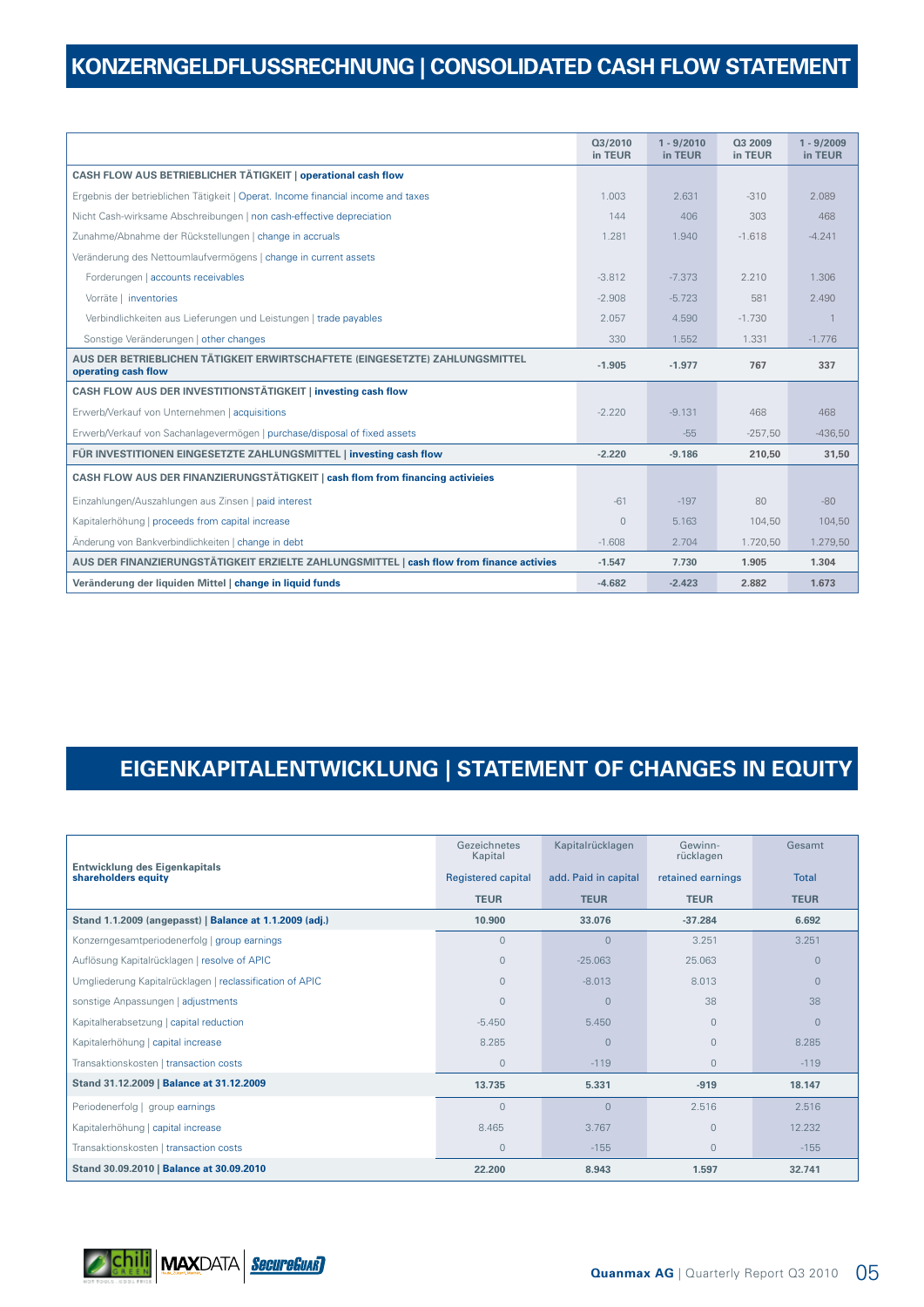## **Aufstellungsgrundsätze**

Der Abschluß wurde in EUR in Übereinstimmung mit den Vorschriften der IFRS, wie sie in der EU anzuwenden sind, erstellt. Folgende Veränderungen gegenüber dem Konzernabschluß 2009 würden berücksichtigt.

Im Geschäftsjahr 2010 wurden IFRS 3 "Business Combinations" sowie IAS 27 "Consolidated and Separate Financial Statements" in ihren überarbeiteten Fassungen erstmals angewendet. Die Quanmax AG wendet die überarbeiteten Standards seit 1. Jänner 2010 für Transaktionen und Unternehmenszusammenschlüsse prospektiv an. Die Vergleichsperioden wurden nicht angepasst.

Die Ergänzung zu IAS 39 "Financial Instruments: Recognition and Measurement -Eligible Hedged Items", die Änderungen des Sammelstandards "Improvements to IFRS" 2009, IFRIC 17 sowie die Änderungen zu IFRS 2 "Share-based Payment" waren erstmalige anzuwenden ergaben jedoch keine wesentlichen Auswirkungen auf die Vermögens-, Finanz- und Ertragslage der Quanmax.

## **Kapital**

Das Kapital der Quanmax AG beträgt 22,200,001 Euro und ist in 22,200,001 Stück Inhaberaktien á 1 Euro Nennwert eingeteilt.

#### **Konsolidierungskreis**

Der Konsolidierungskreis umfasst die Quanmax AG, die Belinea AG (Schweiz), die IQ Automation Gmbh (München), die XTRO IT Solutions Gmbh (München), die Secure-GUARD Gmbh (Linz) und die funworld Italy (Milano).

#### **Akquisitionen**

Die Quanmax AG hat am 14. September 2010 das Vermögen der insolventen Funworld AG, Lenzing, inklusive der Vertriebstochter funworld Italien erworben. Der Kaufpreis betrug 2,17 Mio. EUR und wurde in bar bezahlt. funworld ist im Bereich Online Entertainment-Technologie tätig, einer Branche, die als eine der ersten auf Cloud Computing umsteigen wird. funworld soll mit Quanmax-Cloud-Technologie dabei ein Vorreiter sein.

Die funworld-Gruppe hatte 2009 bei 14 Mio. EUR Umsatz ein ausgeglichenes Ergebnis erzielt, mußte am 29. Juli 2010 aufgrund von Liquiditätsproblemen aber Konkurs anmelden. Die Quanmax AG wird den Geschäftsbetrieb der funworld AG weiterführen, die Vertriebstochter wird in den Konsolidierungskreis aufgenommen. Zum Zeitpunkt der Freigabe dieses Quartalsberichtes war die Purchase Price Allocation noch nicht abgeschlossen, so dass entsprechende Angaben nicht darstellbar waren.

#### **Segmentinformation**

Bis Ende 2009 gab es nur ein Geschäftsfeld. Zum ersten Halbjahr 2010 war erstmals das neu geschaffene Geschäftsfeld "Appliances" enthalten.

#### **Basis for accounting**

The financial statement was drawn in Euro in accordance with the requirements of IFRS, as adopted in the EU. The following changes to the consolidated financial statement of 2009 were taken into account:

In the financial year 2010, IFRS 3 "Business Combinations" and IAS 27 "Consolidated and Separate Financial Statements" were used in their revised form for the first time. Quanmax AG applies the revised standards from 1st January 2010 for transactions and business combinations prospectively. The comparison periods were not changed. The addition to IAS 39 "Financial Instruments Recognition and Measurement - Eligible Hedged Items", the amendments to the collective standard "Improvements to IFRS" 2009, IFRIC 17 and the amendments to IFRS 2 "Share-based Payment" were used for the first time, however did not cause any significant impact on the net assets, financial position and results of Quanmax.

## **Capital**

The capital of Quanmax AG is 22,200,001 Euro and is divided into 22,200,001 bearer shares at 1 Euro par value.

#### **Group of consolidated companies**

The group of consolidated companies includes Quanmax AG, Belinea AG (Switzerland), IQ Automation Gmbh (Munich), XTRO IT Solutions Gmbh (Munich), Secureguard Gmbh (Linz) and funworld Italy (Milano).

#### **Acquisitions**

On 14th September 2010, Quanmax AG acquired the assets of the insolvent Funworld AG, Lenzing, including the marketing subsidiary funworld Italy. The purchase price amounted to 2.17 million Euro and was paid in cash. funworld is involved in online entertainment technology, which is the first line of business to switch to Cloud Computing. Thus, funworld should be a pioneer along with Quanmax-Cloud Technology.

The funworld group achieved a balanced result in 2009 by generating sales of 14 million Euro. However, on 29th July 2010, the company had to file for bankruptcy due to liquidity problems. Quanmax AG will continue the business operations of funworld AG. The marketing subsidiary will be included in the consolidated group. The purchase price allocation had not yet been completed at the time of release of this quarterly report. As a result, the appropriate data could not be presented.

#### **Segment information**

Till the end of 2009, there was only one business segment. The newly created business division of "Appliances" was included for the first time in the first half of 2010.

| $\vert$ Q1 – Q3 (in TEUR)       | <b>IT Produkte   IT products</b> | <b>Appliances   Appliances</b> |
|---------------------------------|----------------------------------|--------------------------------|
| Umsatzerlöse   Revenues         | 44.194                           | 7.242                          |
| Periodenüberschuss I Net result | .092                             | .424                           |

#### **Aufsichtsrat und Vorstand**

Es gab in der Berichtsperiode keine personellen Änderungen.

#### **Wesentliche Ereignisse nach dem Abschluss der Berichtsperiode**

Es gab keine wesentlichen Ereignisse nach dem Bilanzstichtag.

#### **Supervisory and Management board**

There were no personnel changes during the period under review.

#### **Significant events after completion of the period under review**

No significant events took place post the balance sheet date.

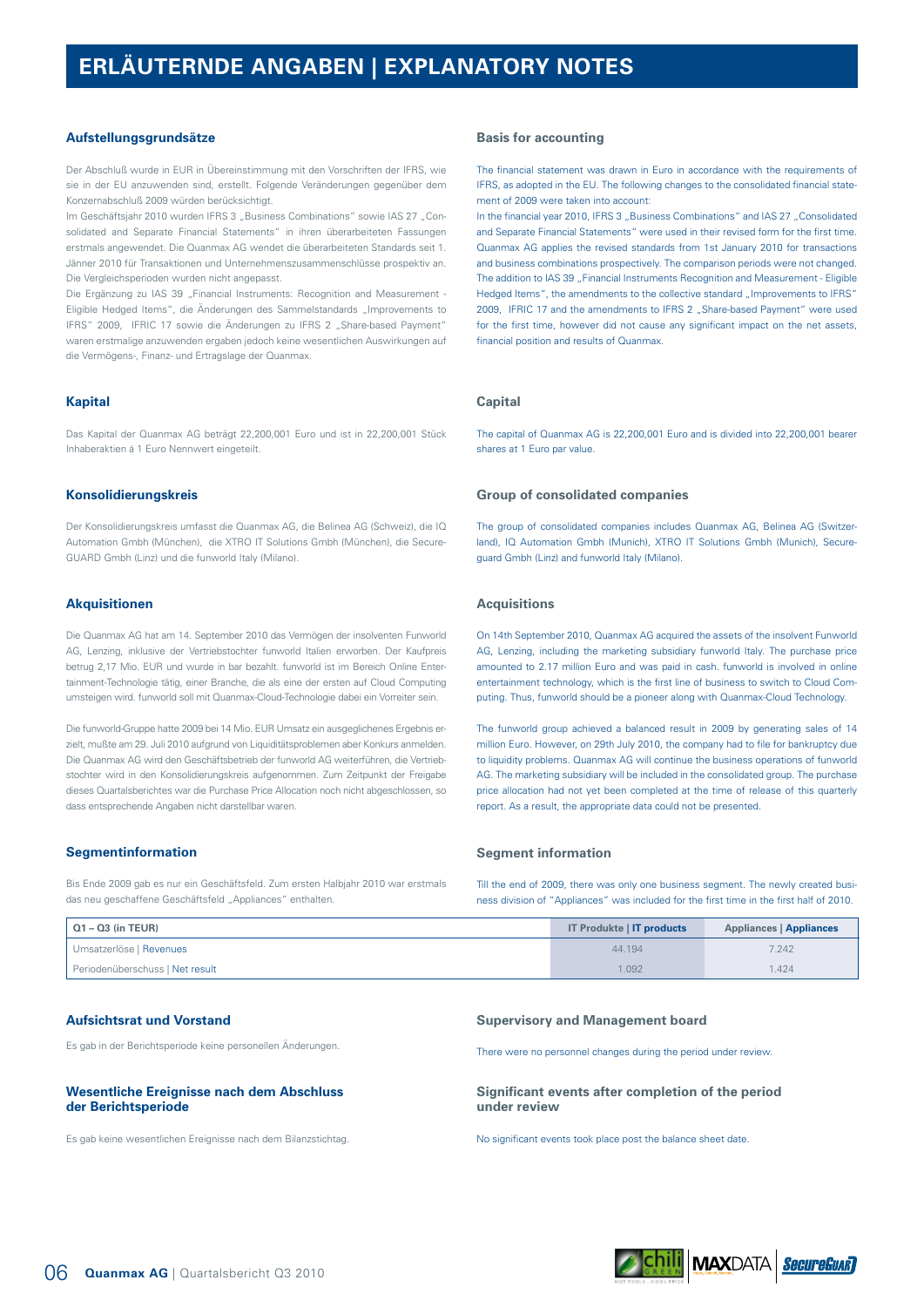# **ERLÄUTERNDE ANGABEN | EXPLANATORY NOTES**

#### **Aktienbestand zum 30. September bei Organen**

#### **Stock portfolio as on 30th September in the organs**

| Organ               | <b>Funktion   Function</b>        | <b>Aktien   Shares</b> | <b>Optionen   Options</b> |
|---------------------|-----------------------------------|------------------------|---------------------------|
| Hannes Niederhauser | Aufsichtsrat   Board of Directors | 37.255                 |                           |
| Horst Kleiss        | Aufsichtsrat   Board of Directors | 30,000                 |                           |
| Michael Jeske       | Vorstand   CEO                    | 3.000                  |                           |







chiliGREEN Game-PC SecureGuard SecureGuard Security-Appliance MAXDATA Favorit 500 Mini-PC

## **Über Quanmax**

Unter den Eigenmarken chiliGREEN, Maxdata und SecureGuard entwickelt, produziert und vermarktet die Quanmax AG Produkte aus dem Bereich der IT-Hardware. Besonderen Stellenwert nimmt dabei der Zielmarkt der B2B-Kunden ein, der die Erzielung von vergleichsweise hohen Margen ermöglicht. Verstärktes Engagement im Technologiebereich, etwa in Form von Eigenentwicklungen und neuen Produkten soll darüber hinaus zu signifikant höherer Wertschöpfung beitragen.

Während Quanmax mit der Marke chiliGREEN und Produkten wie Desktops, Notebooks und externen Festplatten im Consumer-Bereich gut positioniert und Partner vieler namhafter nationaler und internationaler Vertriebspartner wie zum Beispiel Electronic Partner, Haas, Hofer, Media Markt oder Saturn ist, sind die Marken Maxdata und SecureGuard stark auf B2B fokussiert. Unter diesen beiden Brands werden Business-Lösungen aus den Produktgruppen Desktop, Mini-PC und Server sowie Appliances an Fachhandelspartner und Systemhäuser vertrieben.

Sowohl im Consumer- als auch im Business-Segment kann das Unternehmen mit besonders hoher Flexibilität im Bereich Fertigung bzw. Logistik und einem leistungsfähigen Built-to-Order-System punkten. Um die Attraktivität für diese Kundengruppe weiter zu steigern, hat die Quanmax AG ihr Qualitätsmanagementsystem im Mai und auf Anhieb erfolgreich vom TÜV Österreich nach ISO 9001:2008 zertifizieren lassen. Zudem profitiert Quanmax von jahrelangen Kooperationen mit weltweiten Branchenführern wie Intel, Microsoft, NVIDIA oder Western Digital. Durch den Mehrheitseigentümer Quanmax Inc., an dem u. a. der mit 30% Weltmarktanteil führende Notebookhersteller Quanta beteiligt ist, verfügt die Quanmax AG darüber hinaus über einen besonders guten Zugang zu asiatischen Sourcing-Märkten und umfassende Produktionskompetenzen und Produkte eines starken Global Players.

Starkes Wachstum wird derzeit insbesondere mit der Produktgruppe Appliances erzielt. Appliances sind für einen dedizierten und spezialisierten Einsatzzweck entwickelte Hardwaresysteme, die bereits mit Betriebssystem und für die jeweilige Anwendung geeignete Software ausgeliefert werden. Die Quanmax AG bietet derartige Produkte insbesondere im Bereich Internet und Cloud Computing-Security an: Die SecureGuard GmbH beliefert als Hersteller von professionellen hardwarebasierten Sicherheitslösungen national und international unzählige Reseller und renommierte Unternehmen.

### **Ausblick**

Nach den ersten neun Monaten des Geschäftsjahres 2010 lag die Quanmax AG mit 51,4 Mio. EUR Umsatz über Plan. Der Umbau von Quanmax zu einem Technologieunternehmen schreitet voran: Auch im dritten Quartal konnte der Anteil am neuen Geschäftsfeld Appliances weiter auf 19 Prozent des Gesamtumsatzes gesteigert werden. Appliances mit kunden- bzw. anwendungsspezifischer Hard- und Software

# **About Quanmax**

Quanmax AG develops, manufactures and markets IT hardware products under its own brand names of chilliGREEN, Maxdata and SecureGuard. The customers in the B2B target market are very important for achieving relatively high margins. Increased involvement in the technology sector, in the form of in-house developments and new products should also contribute to significantly higher value addition.

On the one hand Quanmax is well positioned in the consumer sector with the brand chiliGREEN and products such as desktops, laptops and external hard drives and has partnered with many well known national and international distributors such as Electronic Partner, Haas, Hofer, Media Markt and Saturn. On the other hand, the brands Maxdata and SecureGuard are strongly focused on B2B. Business solutions from the product groups of desktop, mini-PC and servers as well as appliances to dealer partners and system suppliers are marketed under these two brands.

The high degree of flexibility in manufacturing and logistics as well as an efficient builtto-order system gives the company an edge in both the consumer as well as in the business segment. In order to increase the attractiveness for these customer groups, Quanmax AG has successfully obtained a quality management system certification from TUV Austria according to ISO 9001:2008 in May. In addition, Quanmax benefits from many years of collaboration with global industry leaders like Intel, Microsoft, NVI-DIA or Western Digital. Quanmax AG has good access to the Asian sourcing markets and comprehensive manufacturing capabilities and products of a strong global player through the principal owner Quanmax Inc., in which Quanta, the leading notebook manufacturer with 30% share of the global market, is a stakeholder.

Presently the appliances product group, in particular, is growing strongly. Appliances are hardware systems which are developed for dedicated and specialised applications which are delivered along with the operating system and software which is customised for the particular application. Quanmax AG offers such products, particularly in the Internet and Cloud Computing Security domain: As a manufacturer of professional hardware based security solutions, SecureGuard GmbH supplies to several national and international resellers and well known companies.

## **Outlook**

After the first nine months of the business year 2010, at 51.4 million Euro, Quanmax AG has achieved more revenue than planned. The transition of Quanmax into a technology company continues: In the third quarter too, the share in the new business division "Appliances" could be increased further to 19% of the total turnover. Appliances with customer or application-specific hardware and software achieve margins well